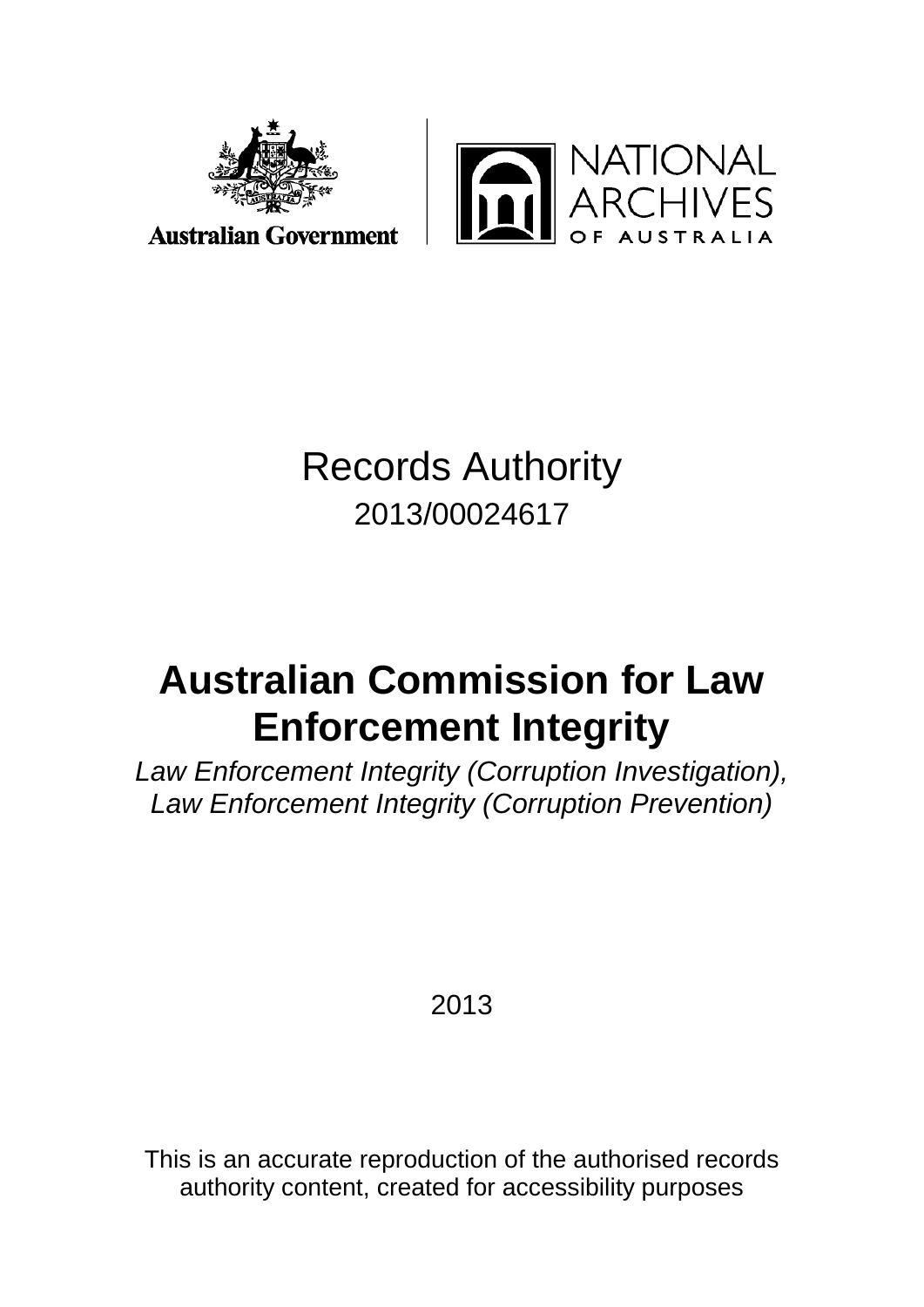#### **CONTENTS**

|                                                                    | 3 |  |
|--------------------------------------------------------------------|---|--|
|                                                                    |   |  |
|                                                                    |   |  |
|                                                                    | 5 |  |
| LAW ENFORCEMENT INTEGRITY (CORRUPTION INVESTIGATION) ____________6 |   |  |
| LAW ENFORCEMENT INTEGRITY (CORRUPTION PREVENTION) 10               |   |  |

© Commonwealth of Australia 2013

This work is copyright. Apart from any use as permitted under the *Copyright Act 1968,* no part may be reproduced by any process without prior written permission from the National Archives of Australia. Requests and inquiries concerning reproduction and rights should be directed to the Publications Manager, National Archives of Australia, PO Box 7425, Canberra Business Centre ACT 2610, Australia.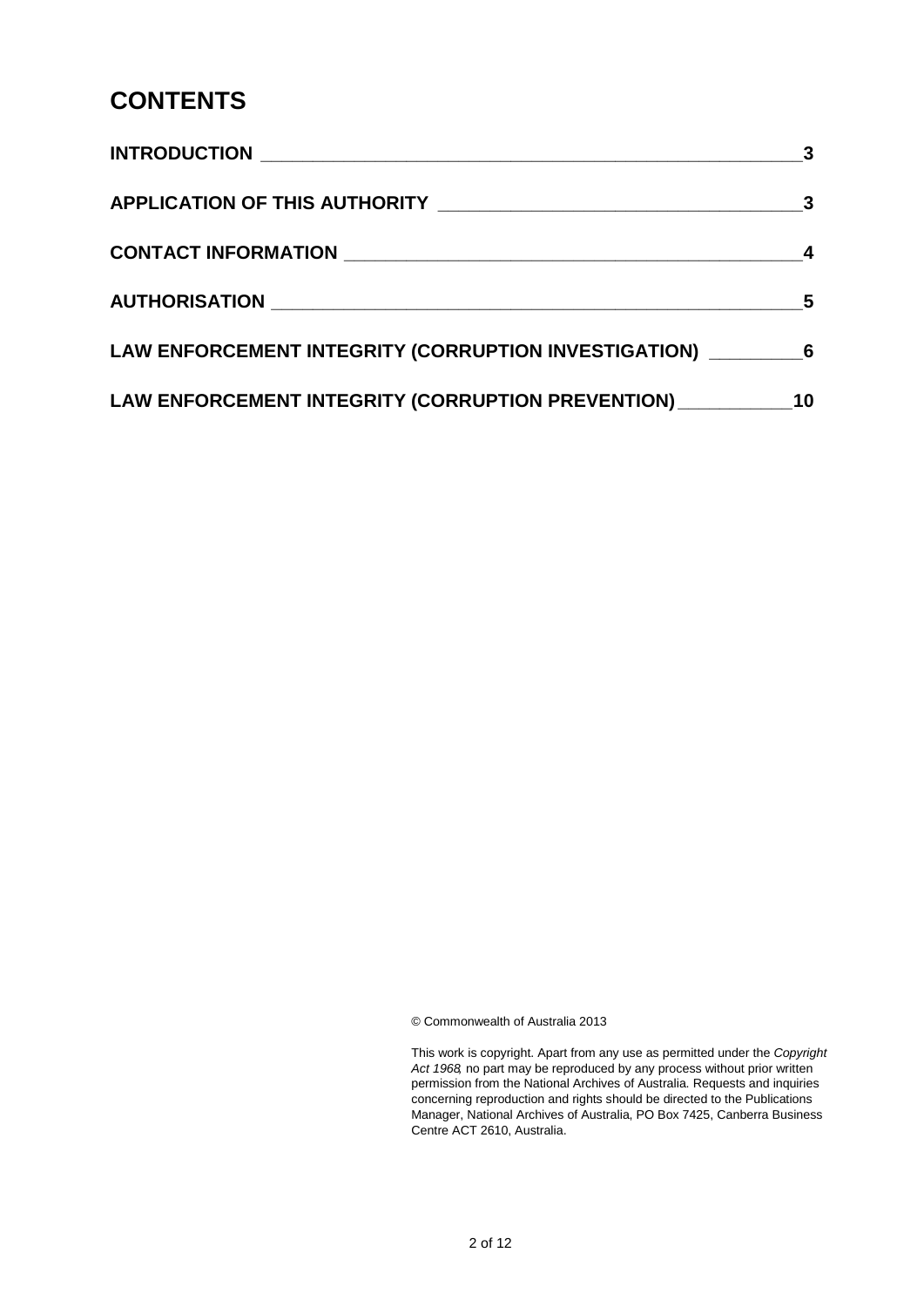#### <span id="page-2-0"></span>**INTRODUCTION**

The Australian Commission for Law Enforcement Integrity (ACLEI) and the National Archives of Australia have developed this Records Authority to set out the requirements for keeping or destroying records for the core businesses of Law Enforcement Integrity (Corruption Investigation), and Law Enforcement Integrity (Corruption Prevention). It represents a significant commitment on behalf of ACLEI to understand, create and manage the records of its activities.

This Authority is based on the identification and analysis of the business of ACLEI. It takes into account the agency's legal and organisational records management requirements, and the interests of stakeholders, the agency and the National Archives of Australia.

The Authority sets out those records that need to be retained as national archives and specifies the minimum length of time that temporary records need to be kept. This Authority gives ACLEI permission under the Archives Act 1983, for the destruction of the temporary records described after the minimum retention period has expired. Retention periods for these temporary records are based on: an assessment of business needs; broader organisational accountability requirements; and community expectations, and are approved by the National Archives of Australia on the basis of information provided by the agency.

As changes in circumstances may affect future records management requirements, the periodic review of this Authority is recommended. All amendments must be approved by the National Archives.

#### <span id="page-2-1"></span>**APPLICATION OF THIS AUTHORITY**

- 1. This Authority is to be used to determine how long records must be kept. Records are matched to the relevant core business and records class in the Authority:
	- Where the minimum retention period has expired and the records are not needed for agency business they should be destroyed as authorised in this Authority;
	- Records that have not reached the minimum retention period must be kept until they do; and
	- Records that are identified as Retain as National Archives (RNA) are to be transferred to the National Archives of Australia for preservation.
- 2. This Authority should be used in conjunction with general records authorities such as:
	- AFDA Express which covers administrative business processes and records common to many Australian Government agencies;
	- General Records Authority 24 Records Relating to Data Matching Exercises; and
	- General Records Authority 31 for source (including original) records that have been copied, converted or migrated.
- 3. The Normal Administrative Practice (NAP) provision of the *Archives Act 1983* gives agencies permission to destroy certain records without formal authorisation. This usually occurs where records are duplicated, facilitative or for short-term use only. NAP does not replace arrangements agreed to in this Authority but can be used as a tool to assist in identifying records for destruction together with an agency's Records Authority or Authorities, and with AFDA and AFDA Express. The National Archives recommends that agencies develop and implement a Normal Administrative Practice policy. Advice and guidance on destroying records as a normal administrative practice and on how to develop an agency NAP policy is available from the National Archives' website at **[www.naa.gov.au](http://www.naa.gov.au/)**.
- 4. Records that are reasonably likely to be needed as evidence in a current or future judicial proceeding or are subject to a request for access under the *Archives Act 1983,* the *Freedom of Information Act 1982* or any other relevant Act must not be destroyed until the action has been completed.
- 5. Records subject to a disposal freeze must not be destroyed until the freeze has been lifted. Further information about disposal freezes and whether they affect the application of this Authority is available from the National Archives website at **[www.naa.gov.au](http://www.naa.gov.au/)**.
- 6. Where the method of recording information changes (for example from a manual system to an electronic system, or when information is migrated from one system to a new system) this Authority can still be applied, providing the records document the same core business. The information must be accessible for the period of time prescribed in this Authority. The agency will need to maintain continuing access to the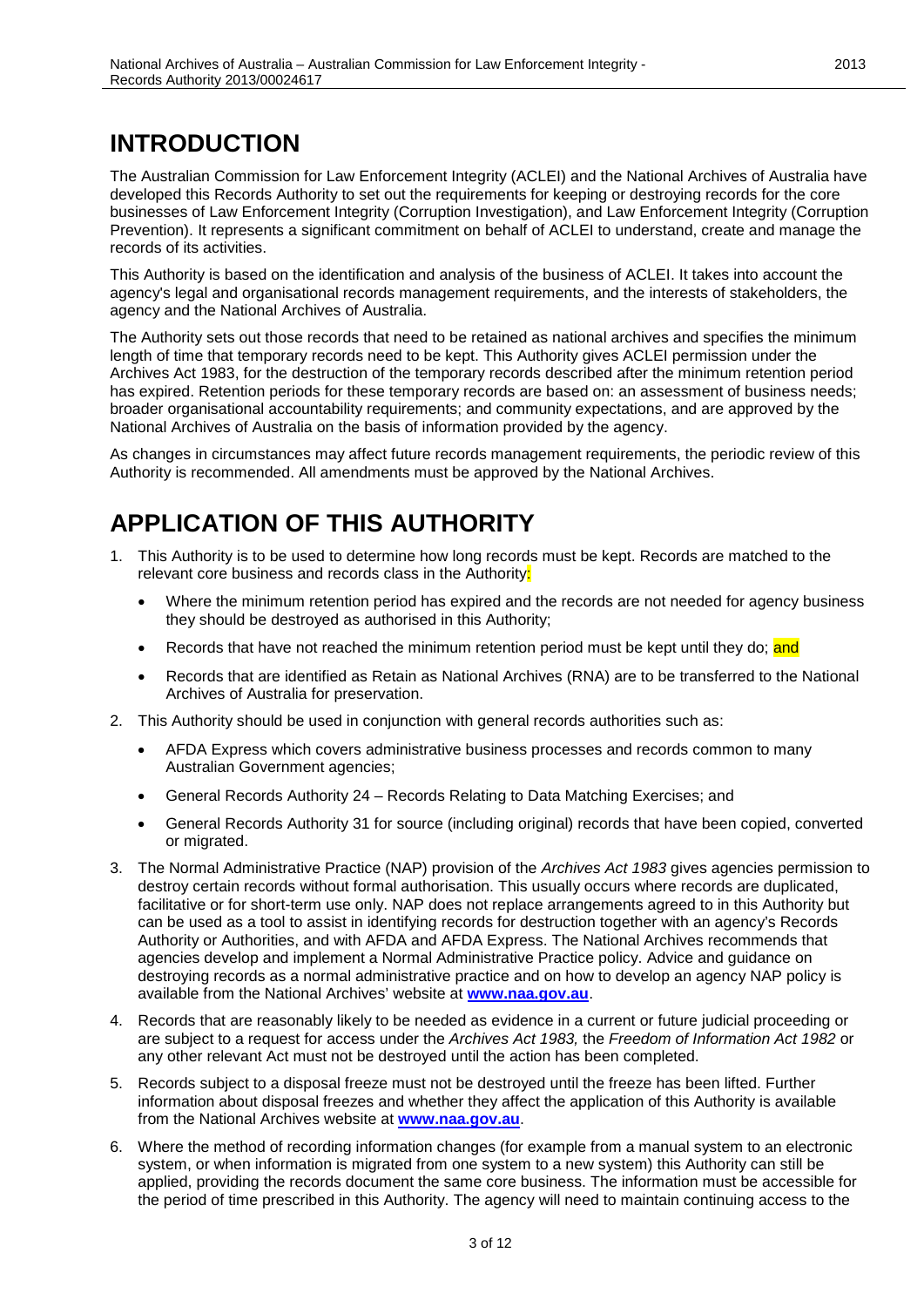information, including digital information, for the periods prescribed in this records authority or until the information is transferred into the custody of the National Archives.

- 7. In general, retention requirements indicate a minimum period for retention. ACLEI may extend minimum retention periods if it considers that there is an administrative need to do so, without further reference to the National Archives. Where ACLEI believes that its accountability will be substantially compromised because a retention period or periods are not adequate, it should contact the National Archives for review of the retention period.
- 8. Records coming within 'Retain as national archives' classes in this Authority have been determined to be part of the archival resources of the Commonwealth under Section 3C of the *Archives Act 1983*. The determination of Commonwealth records as archival resources of the Commonwealth obliges agencies to transfer the records to the National Archives when they cease to be current and, in any event, within 15 years of the records coming into existence, under Section 27 of the *Archives Act 1983*.
- 9. Records in the care of agencies should be appropriately stored, managed and preserved. Agencies need to meet this obligation to ensure that the records remain authentic and accessible over time. Under Section 31 of the *Archives Act 1983*, access arrangements are required for records that become available for public access including those records that remain in agency custody.
- 10. Appropriate arrangements should be made with the National Archives when records are to be transferred into custody. The National Archives accepts for transfer only those records designated as national archives.
- 11. Advice on how to use this Authority is available from ACLEI's records manager. If there are problems with the application of the Authority that cannot be resolved, please contact the National Archives.

### <span id="page-3-0"></span>**CONTACT INFORMATION**

For assistance with this authority or for advice on other records management matters, please contact National Archives' Agency Service Centre.

Queen Victoria Terrace Tel: (02) 6212 3610 Parkes ACT 2600 Farkes ACT 2600 Fax: (02) 6212 3989 PO Box 7425 Email: **[recordkeeping@naa.gov.au](mailto:recordkeeping@naa.gov.au)** Canberra Business Centre ACT 2610 Website: **[www.naa.gov.au](http://www.naa.gov.au/)**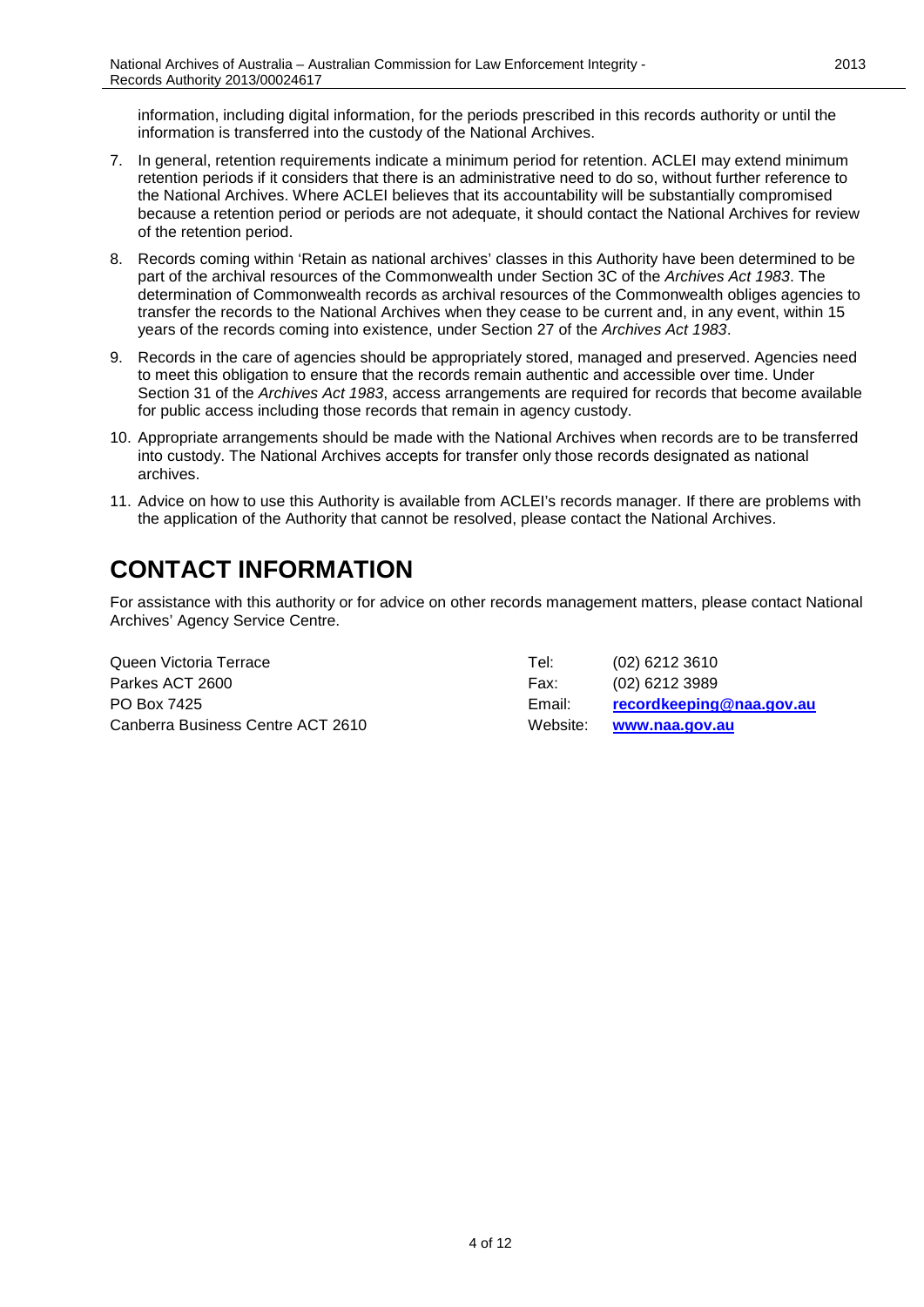#### <span id="page-4-0"></span>**AUTHORISATION**

#### **RECORDS AUTHORITY 2013/00024617**

| Person to whom notice of<br>authorisation is given: | Mr Philip Moss<br><b>Integrity Commissioner</b><br>Australian Commission for Law Enforcement Integrity<br>GPO Box 605<br>Canberra ACT 2601 |
|-----------------------------------------------------|--------------------------------------------------------------------------------------------------------------------------------------------|
|-----------------------------------------------------|--------------------------------------------------------------------------------------------------------------------------------------------|

| <b>Purpose:</b>     | Authorises arrangements for the disposal of records in accordance with<br>Section 24(2)(b) of the Archives Act 1983.                                                                            |
|---------------------|-------------------------------------------------------------------------------------------------------------------------------------------------------------------------------------------------|
|                     | Determines records classed as 'Retain as national archives' in this<br>Records Authority to be part of the archival resources of the<br>Commonwealth under Section 3C of the Archives Act 1983. |
| <b>Application:</b> | All core business records relating to Law Enforcement Integrity<br>(Corruption Investigation) and Law Enforcement Integrity (Corruption<br>Prevention).                                         |

This authority gives permission for the destruction, retention or transfer to the National Archives of Australia of the records described. This authority will apply only with the consent of the agency currently responsible for the business documented in the records described.

**Authorised by Date of issue:**

Lennard Marsden 11 December 2013 Acting Director-General National Archives of Australia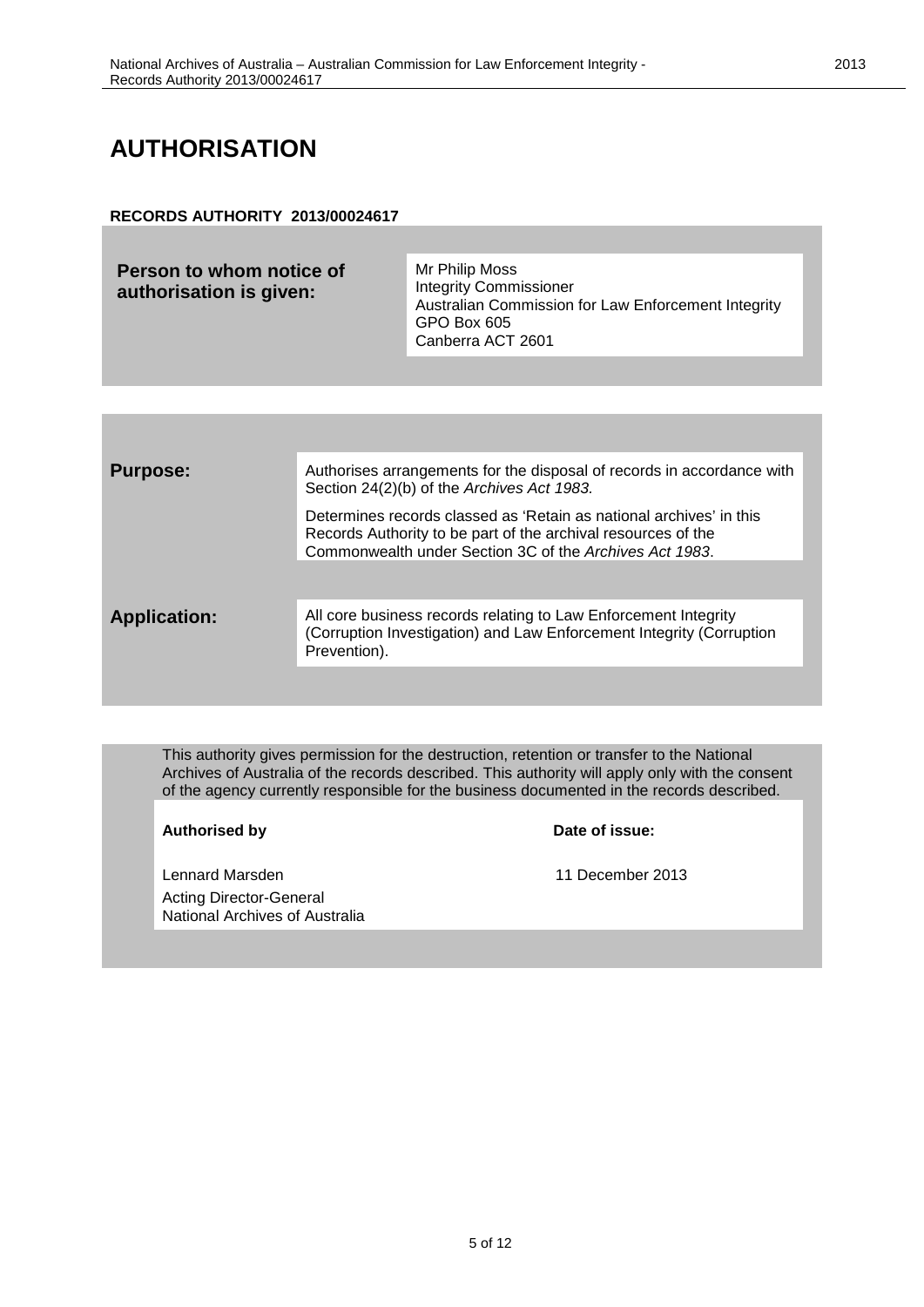<span id="page-5-0"></span>The core business of providing independent assurance to government about the integrity of prescribed law enforcement agencies and their staff members by detecting and investigating corrupt conduct. Includes ensuring that indications and risks of corruption in law enforcement agencies are identified and addressed effectively. This may involve the investigation of a corruption issue either following notification from an agency or from internal intelligence sources. Investigations may be referred to another agency, undertaken in collaboration with law enforcement agencies or where necessary, by the agency including the use of coercive powers.

The **core tasks** associated with corruption investigation include:

- developing, implementing and reviewing policies, standards, guidelines, frameworks, strategies and plans, including contributions to high-level government initiatives such as integrity frameworks;
- receiving and providing advice and other forms of information;
- managing and participating in external and internal committees, meetings and other forums specifically related to intelligence and investigations;
- undertaking corruption intelligence and investigative activities;
- conducting research and analysing and reporting on patterns and trends in law enforcement corruption;
- reporting on corruption investigations to the Minister and agency head;
- collaborating with law enforcement agencies and other integrity agencies on corruption investigation matters, such as intelligence gathering and sharing arrangements and assessment of corruption risks;
- development and implementation of intelligence gathering, investigative and detection processes and systems, and integrity testing programs;
- conducting and facilitating audits, including assisting with audits conducted by the Commonwealth Ombudsman such as audits of interception and surveillance warrant material;
- arranging, attending or hosting national and international meetings, conferences and delegations relating to corruption investigation;
- negotiating, establishing and maintaining agreements and contracts, including investigation agreements and Memoranda of Understanding;
- collaborating with the Commonwealth Ombudsman on investigations undertaken in response to complaints about the agency; and
- referral of investigations to other agencies.

The performance of the core business is supported by **general administrative tasks** such as:

- developing, implementing and reviewing operational procedures;
- preparing and presenting speeches and addresses;
- receiving and responding to general enquiries;
- delegating powers and authorising actions; and
- evaluating and reviewing.

#### *Cross references to other areas of this records authority*

*For the development and delivery of Corruption Prevention awareness-raising material such as training programs use LAW ENFORCEMENT INTEGRITY (CORRUPTION PREVENTION).* 

*Cross references to AFDA Express records authority*

*For complaints relating to public access to records or documents, use INFORMATION MANAGEMENT. For managing legal services, including legal advice and appeals, use LEGAL SERVICES.*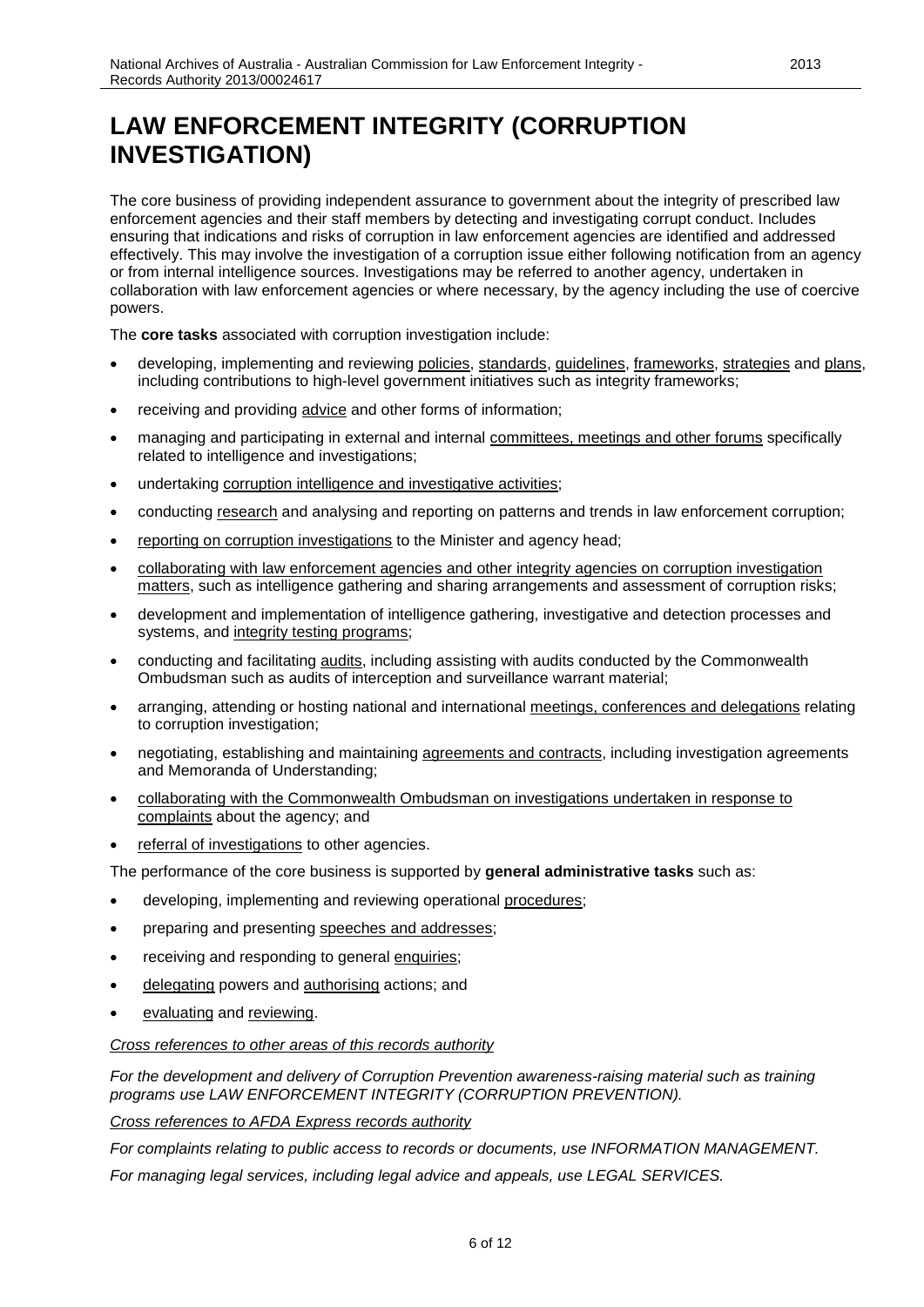*For development of new legislation and amendments to existing legislation, use GOVERNMENT RELATIONS and/or STRATEGIC MANAGEMENT.*

*For advice, briefs and submissions to the portfolio Minister, cabinet submissions, and the organisation's participation in formal inquiries, use GOVERNMENT RELATIONS.*

*For the development and maintenance of systems used to store and analyse data, use TECHNOLOGY AND TELECOMMUNICATIONS.*

*For developing and executing contracts under seal or deeds, use CONTRACTS UNDER SEAL/DEEDS.*

*Cross references to other records authorities*

*For records of data matching exercises, use General Disposal Authority No. 24 – Records Relating to Data Matching Exercises.*

| <b>Class no</b> |           | <b>Description of records</b>                                                                                                                                                                                                                                                                                                                                                                                                      | <b>Disposal</b><br>action |
|-----------------|-----------|------------------------------------------------------------------------------------------------------------------------------------------------------------------------------------------------------------------------------------------------------------------------------------------------------------------------------------------------------------------------------------------------------------------------------------|---------------------------|
| 61399           |           | The following significant records documenting:                                                                                                                                                                                                                                                                                                                                                                                     | Retain as                 |
|                 |           | developing, implementing and reviewing national and high-level policies,<br>plans, frameworks, standards and strategies relating to corruption<br>investigation. Includes national anti-corruption plans and integrity testing<br>frameworks. Includes final versions, working papers, briefs, supporting<br>research reports, stakeholder consultation, discussion papers, risk<br>assessments, action plans and recommendations; | national<br>archives      |
|                 | $\bullet$ | high-level advice provided to, or received from, major stakeholders on<br>corruption investigation matters, including input into legislative reform.<br>Includes position papers, briefs, opinions, reports, submissions and<br>whole-of-government strategic analysis and advice;                                                                                                                                                 |                           |
|                 | $\bullet$ | high-level internal and external committees, forums or other bodies where<br>the agency provides the secretariat, is the Australian Government's main<br>representative, or plays a prominent or central role (eg United Nations<br>Convention Against Corruption). Includes establishment documentation,<br>agenda, final versions of minutes, reports, and tabled papers;                                                        |                           |
|                 | $\bullet$ | integrity investigations, including integrity testing operations,<br>undertaken by the Integrity Commissioner either alone or jointly with a law<br>enforcement agency, or by a law enforcement agency with Integrity<br>Commissioner oversight (ie investigation case files). Includes:                                                                                                                                           |                           |
|                 | $\circ$   | notification of a potential integrity matter from a law enforcement<br>agency;                                                                                                                                                                                                                                                                                                                                                     |                           |
|                 | $\circ$   | intelligence reports and assessments, including audits of access logs<br>related to the investigation;                                                                                                                                                                                                                                                                                                                             |                           |
|                 | $\circ$   | decision/s to investigate;                                                                                                                                                                                                                                                                                                                                                                                                         |                           |
|                 | $\circ$   | response to informant on outcome decision;                                                                                                                                                                                                                                                                                                                                                                                         |                           |
|                 | $\circ$   | investigation planning and development of integrity testing programs,<br>including financial arrangements and liaison with stakeholders;                                                                                                                                                                                                                                                                                           |                           |
|                 | O         | collection of evidence including arranging affidavits and warrants;                                                                                                                                                                                                                                                                                                                                                                |                           |
|                 | $\circ$   | investigation activities, such as physical surveillance and<br>telecommunications interception;                                                                                                                                                                                                                                                                                                                                    |                           |
|                 | $\circ$   | records of joint management committees established for major<br>investigations or taskforces;                                                                                                                                                                                                                                                                                                                                      |                           |
|                 | $\circ$   | management of evidence, including recording of evidentiary hearings;                                                                                                                                                                                                                                                                                                                                                               |                           |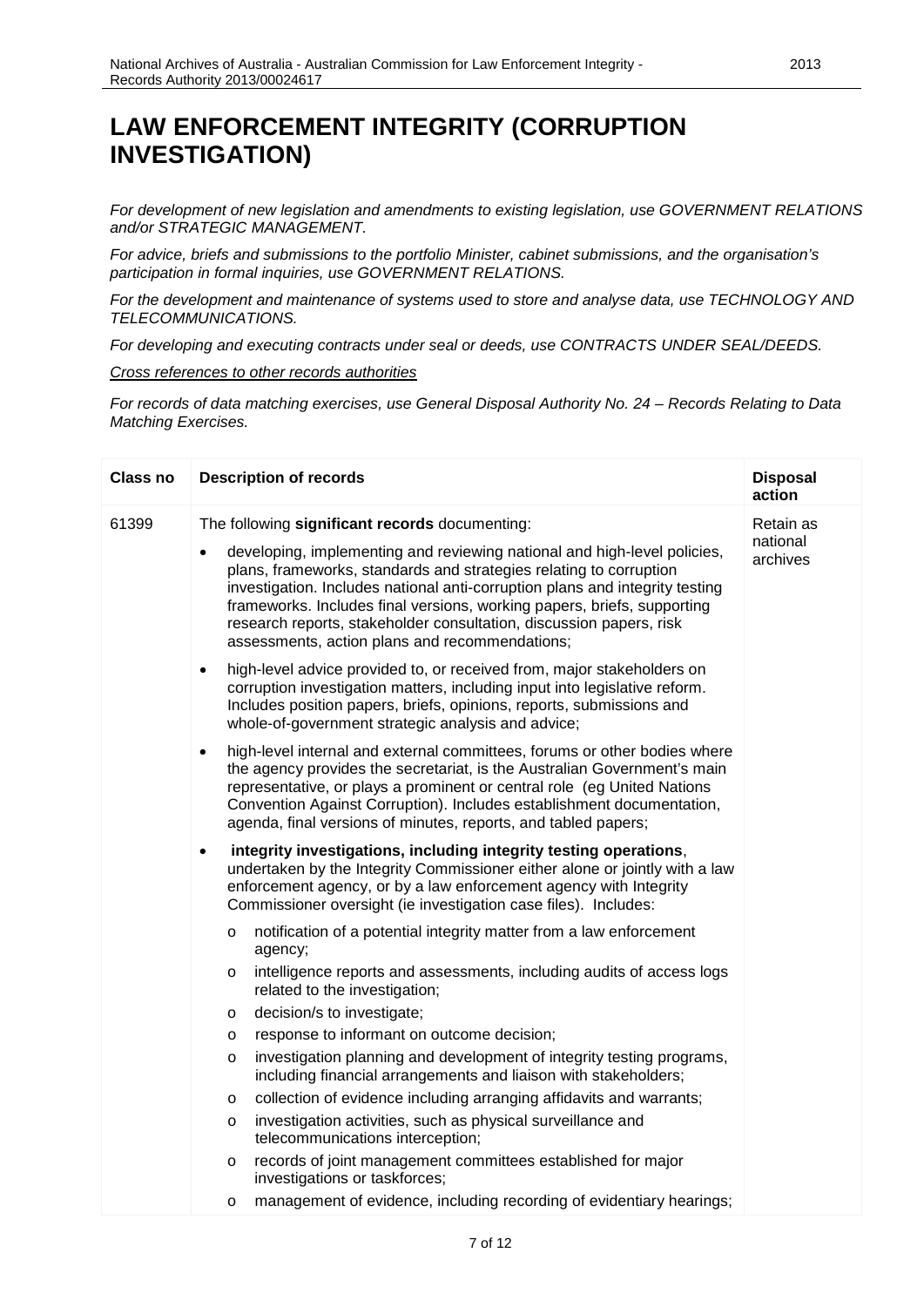|                              | <b>Description of records</b>                                                                                                                                                                                                                                                                                                                                                                                                                                                                                                                                                                                                                                                                                                                                                                                                                                                                                                                                                                                                                                                                                                                                                                                                                                                                                                                                                                                                                                                                                                                                                                                                                                                                                                                                                                                                                                                                                                                                                                                                                                                                                                                                                                                                                                                                                                                                                                                                                                                                                                                                                                                                                                                                                                                                                                                            | <b>Disposal</b><br>action |
|------------------------------|--------------------------------------------------------------------------------------------------------------------------------------------------------------------------------------------------------------------------------------------------------------------------------------------------------------------------------------------------------------------------------------------------------------------------------------------------------------------------------------------------------------------------------------------------------------------------------------------------------------------------------------------------------------------------------------------------------------------------------------------------------------------------------------------------------------------------------------------------------------------------------------------------------------------------------------------------------------------------------------------------------------------------------------------------------------------------------------------------------------------------------------------------------------------------------------------------------------------------------------------------------------------------------------------------------------------------------------------------------------------------------------------------------------------------------------------------------------------------------------------------------------------------------------------------------------------------------------------------------------------------------------------------------------------------------------------------------------------------------------------------------------------------------------------------------------------------------------------------------------------------------------------------------------------------------------------------------------------------------------------------------------------------------------------------------------------------------------------------------------------------------------------------------------------------------------------------------------------------------------------------------------------------------------------------------------------------------------------------------------------------------------------------------------------------------------------------------------------------------------------------------------------------------------------------------------------------------------------------------------------------------------------------------------------------------------------------------------------------------------------------------------------------------------------------------------------------|---------------------------|
| Class no<br>61399<br>(cont.) | agency reports on investigation activities and findings, including<br>O<br>finalised investigation report to the Minister and agency head;<br>procedures specifically relating to the investigation;<br>O<br>support for legal proceedings, such as briefs of evidence and witness<br>O<br>statements;<br>referral of an investigation to another agency; and<br>O<br>agreements on matters relating specifically to the investigation (eg for<br>O<br>sharing of information and assessment of corruption risks).<br>[For assessments of notifications and referrals that do not result in<br>investigations (ie investigations are not proceeded with), use class 61402.<br>For the publication of investigation reports, use PUBLICATION.]<br>master set of investigation reports;<br>$\bullet$<br>summary records supporting corruption investigation activities, such as<br>٠<br>those consolidating information on cases and the evidence exhibit<br>register. Includes registers/datasets and associated information (for<br>further advice refer to National Archives technical guidelines);<br>investigations by the Commonwealth Ombudsman relating to complaints<br>٠<br>about the Integrity Commissioner, other than routine audits;<br>development of national and high-level reports. Includes final versions,<br>٠<br>stakeholder consultation and supporting research;<br>major research and analysis supporting corruption investigation, including<br>٠<br>analysing patterns and trends in law enforcement corruption. Includes<br>final reports, intelligence products, research proposals, statistical<br>analysis, research findings, modelling, and related research and<br>intelligence datasets and associated information (for further advice refer<br>to National Archives technical guidelines);<br>final versions of significant agreements and contracts and supporting<br>$\bullet$<br>documents, that: relate to substantial funding arrangements and/or the<br>establishment of policy and jurisdictional roles with other governments,<br>agencies or organisations; are controversial, of public interest or ground-<br>breaking in nature; or, have major implications for agency corruption<br>investigation policies and activities (eg intelligence sharing agreements).<br>final versions of speeches presented by the portfolio Minister, the Integrity<br>$\bullet$<br>Commissioner or senior agency officers in support of corruption<br>investigation;<br>national and high-level reviews, including strategic reviews and major<br>$\bullet$<br>internal reviews. Includes final review reports, recommendations,<br>stakeholder consultations, submissions, and supporting research; and<br>final versions of proceedings, reports and papers from corruption<br>$\bullet$ |                           |
|                              | investigation related national and international conferences, seminars and<br>workshops hosted or co-hosted by the agency.                                                                                                                                                                                                                                                                                                                                                                                                                                                                                                                                                                                                                                                                                                                                                                                                                                                                                                                                                                                                                                                                                                                                                                                                                                                                                                                                                                                                                                                                                                                                                                                                                                                                                                                                                                                                                                                                                                                                                                                                                                                                                                                                                                                                                                                                                                                                                                                                                                                                                                                                                                                                                                                                                               |                           |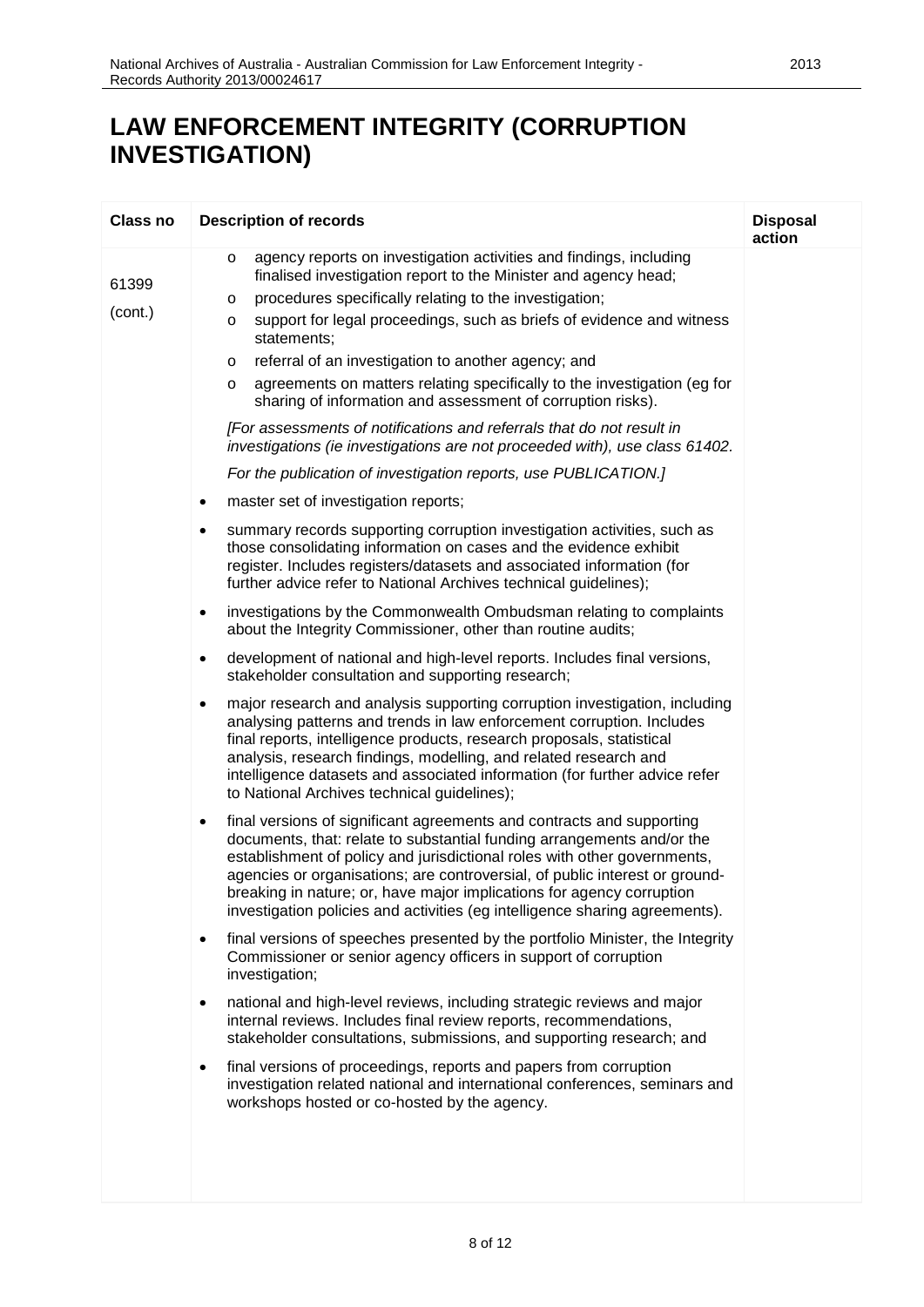| Class no | <b>Description of records</b>                                                                                                                                                                                                                                                                                                                                                                                                                                                                                                                                       | <b>Disposal</b><br>action                       |
|----------|---------------------------------------------------------------------------------------------------------------------------------------------------------------------------------------------------------------------------------------------------------------------------------------------------------------------------------------------------------------------------------------------------------------------------------------------------------------------------------------------------------------------------------------------------------------------|-------------------------------------------------|
| 61400    | Records documenting:<br>research, collection, receipt and assessment of information for<br>$\bullet$<br>intelligence purposes where no corruption issue is raised or<br>investigation instigated, other than those records covered in class<br>61399.                                                                                                                                                                                                                                                                                                               | Destroy 75<br>years after<br>last action        |
| 61401    | Original evidence received from stakeholders to support integrity<br>investigations that is not required to be retained as part of the case file, and is<br>either:<br>no longer wanted by the owner; or<br>٠<br>unable to be returned to the owner after reasonable efforts have been<br>$\bullet$<br>made for its return.<br>Records documenting routine Commonwealth Ombudsman audits of<br>telecommunications interception material and applications for surveillance<br>warrants. Excludes Commonwealth Ombudsman investigations covered<br>under class 61399. | Destroy 15<br>years after<br>last action        |
| 61402    | Records documenting:<br>routine operational administrative tasks supporting the core business;<br>and<br>corruption investigation activities, other than those covered in<br>classes 61399 to 61401.                                                                                                                                                                                                                                                                                                                                                                | Destroy 7<br>years after<br>action<br>completed |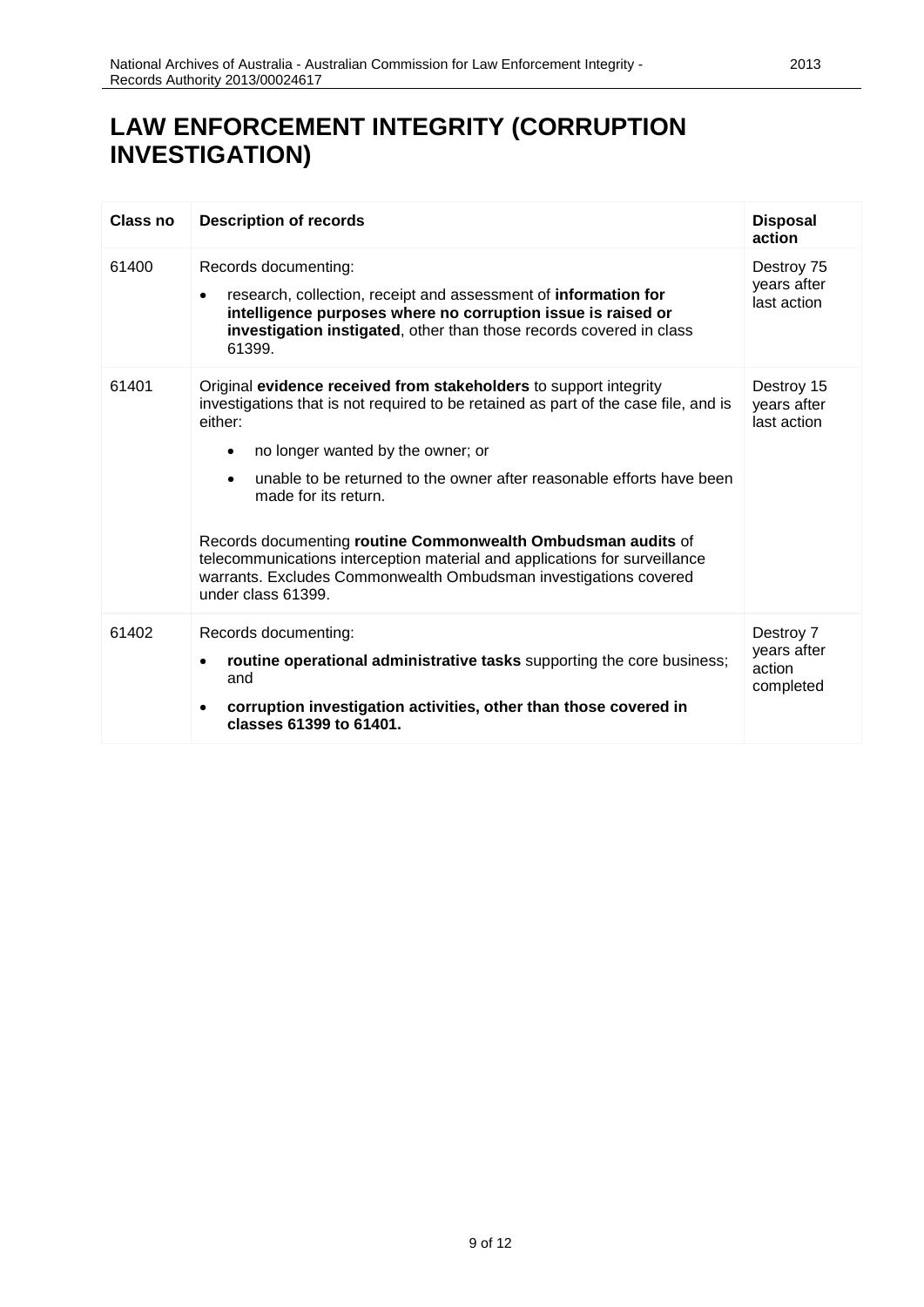### <span id="page-9-0"></span>**LAW ENFORCEMENT INTEGRITY (CORRUPTION PREVENTION)**

The core business of providing independent assurance to government about the integrity of prescribed law enforcement agencies and their staff members by undertaking collaborative risk reduction activities aimed at preventing corrupt conduct. Includes education, awareness and training activities in Federal, State and Territory agencies, and supporting domestic and foreign relations through visits, speeches and addresses, and the hosting of foreign delegations.

The **core tasks** associated with corruption prevention include:

- developing, implementing and reviewing policies, plans, standards, strategies and frameworks;
- developing, delivering and reviewing training, education and awareness programs;
- collaboration and information-sharing with national and international law enforcement agencies and other integrity agencies on matters relating to corruption prevention, including joint initiatives on corruption prevention education and awareness activities;
- providing and receiving advice and other forms of information;
- managing and participating in external and internal committees and meetings, including corruption prevention related inter-governmental or inter-agency committees and working groups;
- arranging and attending conferences, seminars, workshops and discussion forums relating to corruption prevention, including hosting national and international conferences;
- awareness raising about risk reduction activities aimed at preventing corrupt conduct in law enforcement agencies, including integrity and anti-corruption marketing activities;
- conducting research in support of corruption prevention activities;
- preparing and presenting speeches and addresses; and
- managing visitors, arranging visits and hosting delegations.

The performance of the core business is supported by **general administrative tasks** such as:

- developing, implementing and reviewing operational procedures;
- receiving and responding to enquiries;
- evaluating and reviewing;
- planning and reporting;
- negotiating, establishing and reviewing agreements and contracts;
- administering training and education events; and
- identifying, assessing and managing risks.

*Cross references to other areas of this records authority*

*For the detection and investigation of corrupt conduct, including collection, analysis and management of intelligence, use LAW ENFORCEMENT INTEGRITY (CORRUPTION INVESTIGATION).*

*Cross references to AFDA Express records authority*

*For production and distribution of agency publications, use PUBLICATION.*

*For the provision of internal staff training to support the core business, such as ethics training or intelligence analyst training, use STAFF DEVELOPMENT.* 

*For development of new legislation and amendments to existing legislation, use GOVERNMENT RELATIONS and/or STRATEGIC MANAGEMENT.*

*For advice, briefs and submissions to the portfolio Minister, cabinet submissions, and the organisation's participation in formal inquiries, use GOVERNMENT RELATIONS.*

*For developing and executing contracts under seal or deeds, use CONTRACTS UNDER SEAL/DEEDS.*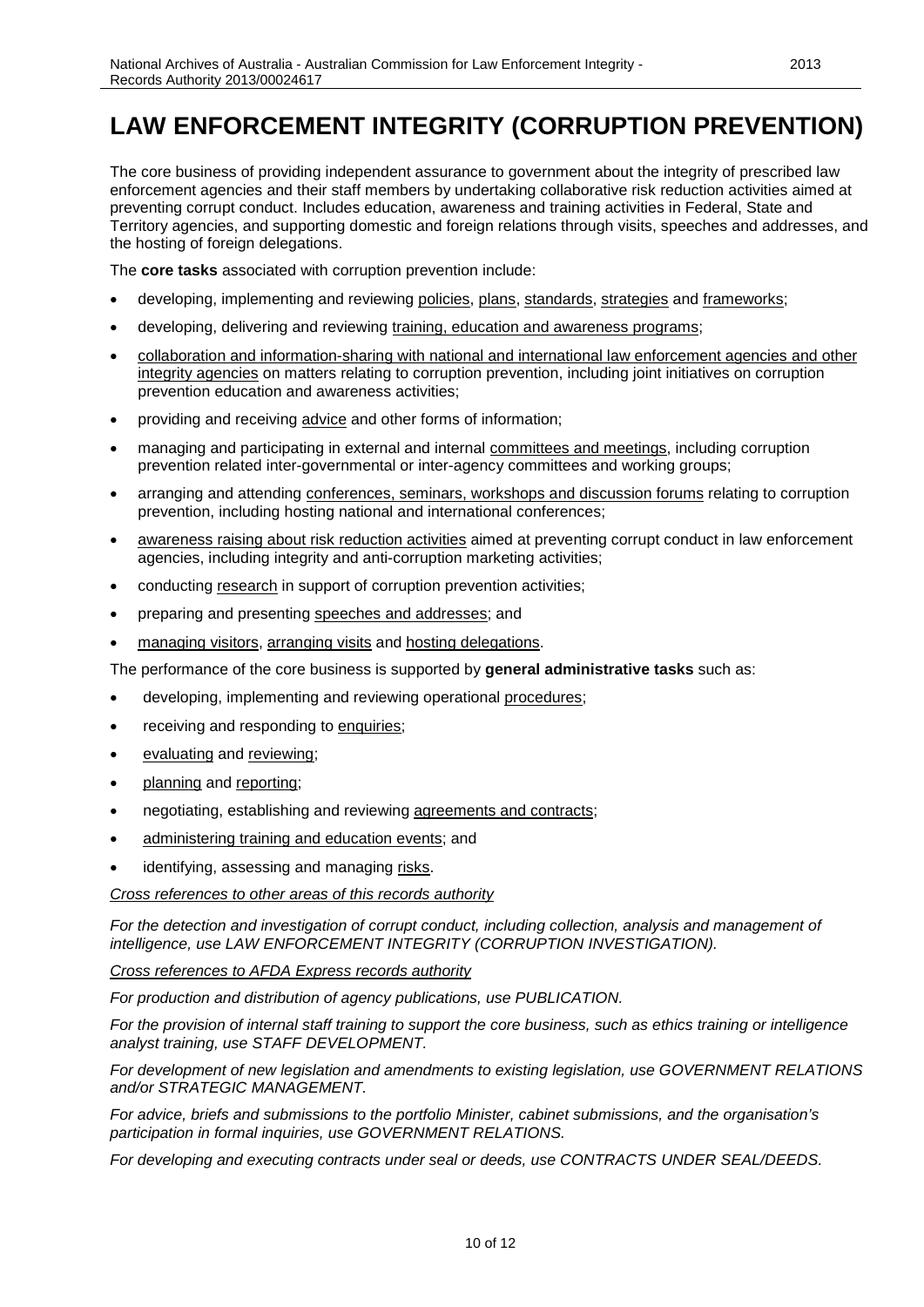#### **LAW ENFORCEMENT INTEGRITY (CORRUPTION PREVENTION)**

| Class no | <b>Description of records</b>                                                                                                                                                                                                                                                                                                                                                                                              | <b>Disposal</b><br>action                |
|----------|----------------------------------------------------------------------------------------------------------------------------------------------------------------------------------------------------------------------------------------------------------------------------------------------------------------------------------------------------------------------------------------------------------------------------|------------------------------------------|
| 61403    | The following significant records documenting:<br>developing, implementing and reviewing high-level policies, plans,                                                                                                                                                                                                                                                                                                       | Retain as<br>national<br>archives        |
|          | standards, strategies, frameworks and programs relating to corruption<br>prevention. Includes final versions, major drafts and supporting records;                                                                                                                                                                                                                                                                         |                                          |
|          | high-level internal and external committees, working groups and other<br>$\bullet$<br>bodies where the agency provides the secretariat, is the Australian<br>Government's main representative, or plays a prominent or central role.<br>Includes establishment documentation, agenda, final versions of minutes,<br>reports and tabled papers;                                                                             |                                          |
|          | high-level advice given to, or received from, major stakeholders. Includes<br>$\bullet$<br>final versions, opinions, submissions, supporting research and briefs;                                                                                                                                                                                                                                                          |                                          |
|          | final versions of speeches presented by the portfolio Minister, the Integrity<br>$\bullet$<br>Commissioner or senior agency officers in support of corruption<br>prevention;                                                                                                                                                                                                                                               |                                          |
|          | major research and analysis supporting corruption prevention. Includes<br>$\bullet$<br>final reports, intelligence products, research findings, statistical trends and<br>analysis, data modelling, and related research and intelligence datasets<br>and associated information (for further advice refer to National Archives<br>technical guidelines);                                                                  |                                          |
|          | national and high-level reviews, including major internal reviews, of<br>$\bullet$<br>corruption prevention. Includes final reports, major drafts, stakeholder<br>consultations, submissions and supporting research;                                                                                                                                                                                                      |                                          |
|          | final versions of unpublished proceedings, reports, speeches and papers<br>$\bullet$<br>from corruption prevention related conferences, seminars, and workshops<br>hosted or co-hosted by the agency;                                                                                                                                                                                                                      |                                          |
|          | high-level liaison, collaboration and representation with national and<br>$\bullet$<br>international peak bodies, governments, law enforcement agencies and<br>other major stakeholders relating to corruption prevention education,<br>compliance and enforcement issues that are controversial or of major<br>significance to the agency or the community;                                                               |                                          |
|          | final versions of significant agreements and contracts and supporting<br>documents, that: relate to substantial funding arrangements and/or the<br>establishment of policy and jurisdictional roles with other governments,<br>agencies or organisations; are controversial, of public interest or ground-<br>breaking in nature; or, significantly contribute to agency corruption<br>prevention policies and activities. |                                          |
|          | final versions of marketing and educational material for major campaigns<br>$\bullet$<br>which raise awareness of corruption prevention policies and practices;<br>and                                                                                                                                                                                                                                                     |                                          |
|          | master versions of agency publications produced to support corruption<br>prevention, including brochures, pamphlets and webcasts.                                                                                                                                                                                                                                                                                          |                                          |
| 61404    | Records documenting implementation of law enforcement integrity risk<br>reduction strategies, other than those covered in class 61403.                                                                                                                                                                                                                                                                                     | Destroy 15<br>years after<br>last action |